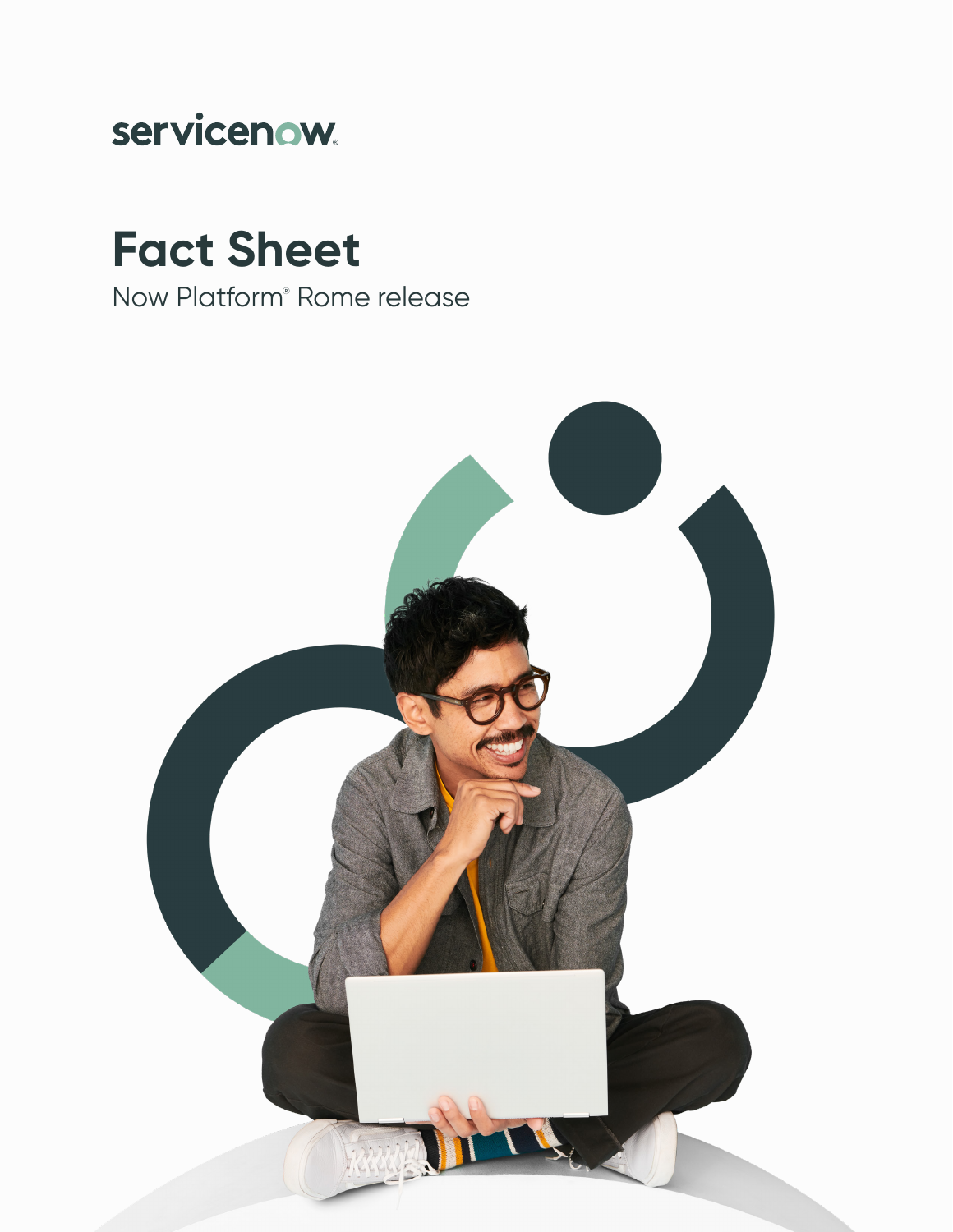The Now Platform® Rome release adds more capabilities to deliver crossenterprise digital workflows enabling organizations to thrive in the new world of hybrid work.

The Rome release helps our customers:

- **Create compelling employee experiences** o guide employees through the moments that matter with *Employee Center* and *Employee Journey Management*.
- **Deliver AI-powered service operations** by identifying opportunities for automation with *Automation Discovery* and keep people productive by helping to predict and resolve problems fast with *AIOps Enhancements*.
- **Solve customer problems fast** by directing agents to the most critical tasks with a new *Focused layout for Customer Service Playbooks*.
- **Rapidly create and configure mobile apps** by enabling developers of any skill level to create engaging experiences with *Mobile App Builder.*

## **CREATOR WORKFLOWS - Build Connected Cross-Enterprise Workflow Apps Fast**

#### **App Engine**

#### **App Engine Studio**

- **App Engine Studio enhancements:** Scale low-code adoption and set up successful citizen developer programs with brand-new collaboration, governance, and foundational features:
	- **Collaboration:** Give developers the ability to work better together in a fast, intuitive, low-code, visual development environment.
	- **AES and UI Builder support for Delegated Development:** Let admins have defined control over what resources developers can access, as well as what they can do in their environment.
	- **AES Source Control:** Help ensure developers can intuitively and seamlessly build anything they need to make their apps successful.

#### **Mobile**

**• Mobile App Builder:** Enable developers to rapidly build and configure mobile apps with deep functionality and guided experiences in a single intuitive interface.

#### **Flow Designer**

**• Error Handling:** Automate notifications and remediation of flow errors to keep work flowing.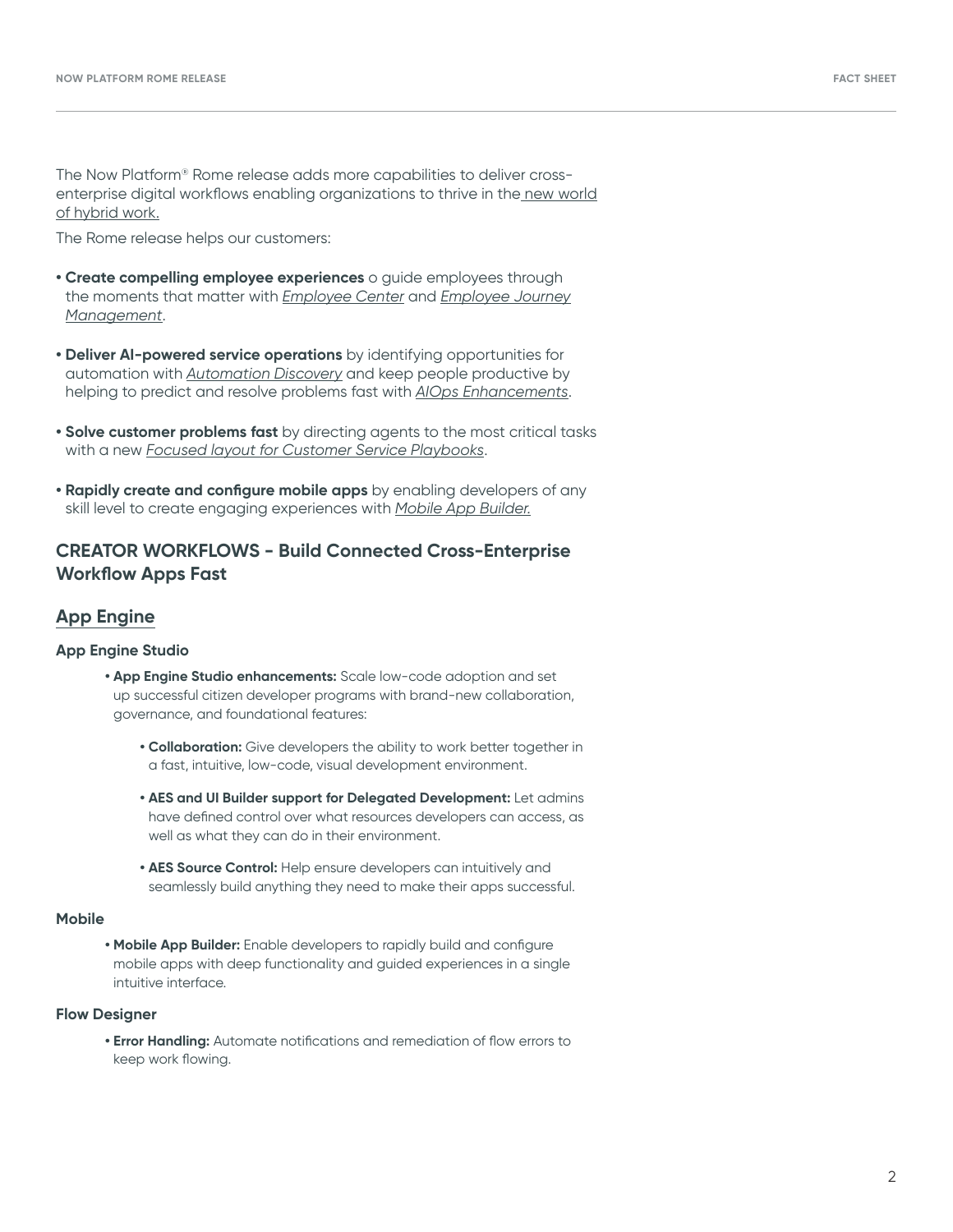#### **IntegrationHub**

- **IntegrationHub enhancements:** Provide low-code integration embedded in ServiceNow® workflows that removes integration complexity and accelerates time to value. These enhancements include:
	- **IntegrationHub Import:** Simplify and accelerate import of large data sets with a new UI and simple 3-step process, that abstracts away the complexity of import sets with a robust transform engine.
	- **Solution enhancements (Q2-Q3 Store releases):** Speed time-to-value with solutions for common use cases – PW Reset for Google Directory, Access Management Automation, and Virtual Agent integration with Citrix ITSM Connector.
	- **New flow templates (Q2-Q3 Store releases):** Easily add data integration and automation with external systems in App Engine Studio with flow templates for notifications, document management, CRM, DevOps, RPA, and surveys.

#### **Developer Tools**

**• Developer enhancements:** Improve the management of ServiceNow plugin-based apps with source control support, automate builds with Headless Browser Support for Automated Test Framework (ATF) testing, and integrate with ServiceNow through a single command line interface with ServiceNow CLL

## **IT WORKFLOWS - Build the Future of IT at Speed**

#### **IT Service Management**

- **Digital Portfolio Management:** Give service, application, and product owners a unified workspace to collectively manage their services, applications, and products throughout their lifecycle. (Planned for Q1 2022)
- **Employee Center\*\*:** Deliver delightful service experiences through a unified employee portal. Increase IT self-service with a standard, out-of-the-box portal for service delivery.
- **Workforce Optimization enhancements:** Optimize demand forecasting by modeling (forecast) scenarios for greater accuracy and manage all oncall schedules in one place in WFO calendar. Includes integrations with third-party Learning Management Systems (OOB integrations with Udemy, Pluralsight and Cornerstone).
- **Process Optimization enhancements:** Give business users actionable insights on process improvements while identifying and remediating issues fast with machine learning cluster analysis.
- **Vendor Manager Workspace enhancements:** Surface the KPIs of vendors on a landing page for immediate overview. New "service credits" help tally refunds from vendors due to performance failures. Leverage KPI groups for greater flexibility with reporting and tracking.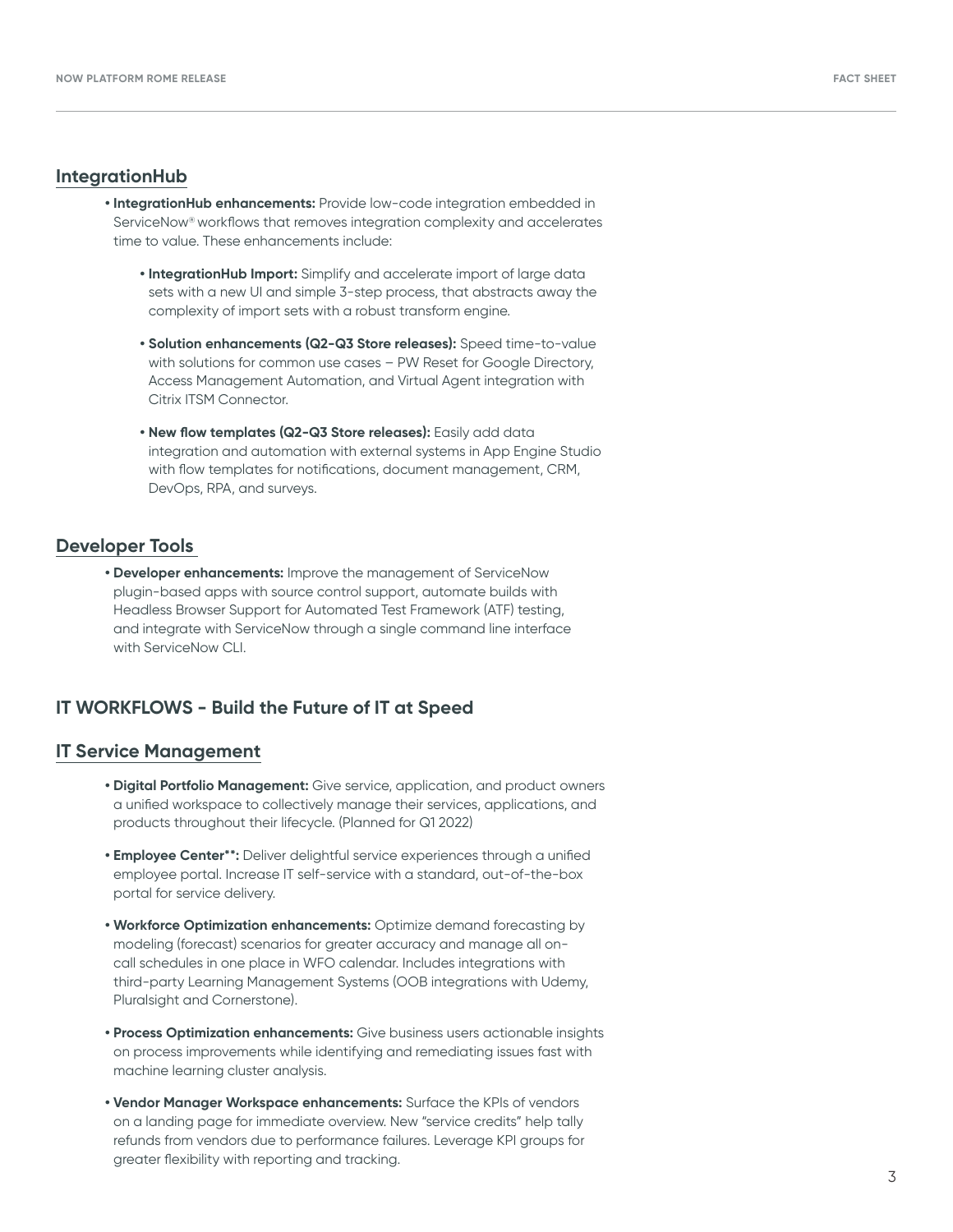#### **IT Operations Management**

- **Unified Agent Client Collector:** Provide a unified single-agent solution that augments IT operations. Monitor events, discover assets and endpoints, and enhance incident response with integrated playbooks for the digital enterprise.
- **Health Log Analytics enhancements:** Detect issues before they occur. Improve user experience with a customizable log viewer with dynamic filter and a new overview dashboard.
- **Site Reliability Metrics:** Improve service performance through defined service level indicators (SLIs). Reduce usage of multiple tools by tracking error budgets and service level objectives (SLOs).
- **Service Mapping Policy-based enhancements:** Provide policy-based acceptance of machine learning recommendations for Service Mapping.
- **Automated TLS Certificate request fulfillment:** Auto-provision for TLS certificate operations. Improve workflow by automating the requesting, renewing, and revoking of TLS certificates through guided setup for custom policies.

#### **CMDB (Configuration Management Database)**

- **CMDB Data Workspace:** Improve productivity with a single location for important metrics, activities, and tools for CMDB admins, creating better CI health through improved knowledge and understanding of CI relationships.
- **CMDB Data Manager:** Policy-driven automation of CMDB data management tasks without repetitive, manual inputs. Use a guided wizard to create rules that automate CMDB data management tasks.

## **IT Business Management\***

- **Alignment Planner Workspace enhancements:** Align investments and teams to strategy for hybrid project management. New features include Flexible Planning Hierarchies, Planning with Hybrid Roadmaps, and Milestones and Tracking.
- **Non-Monetary Benefits:** Capture hard and soft benefits to effectively understand outcomes. Gain understanding of the entire project's outcomes by tracking monetary and non-monetary benefits.
- **Resource Management enhancements:** Easier planning for available resources to deliver work fast. View a 'single pane of glass' for both operational and planned work. Increase agility to optimize resources as priorities shift.
- **Universal Request to Ideation:** Improve employee satisfaction. Enhance employee experience by enabling them to easily submit new ideas.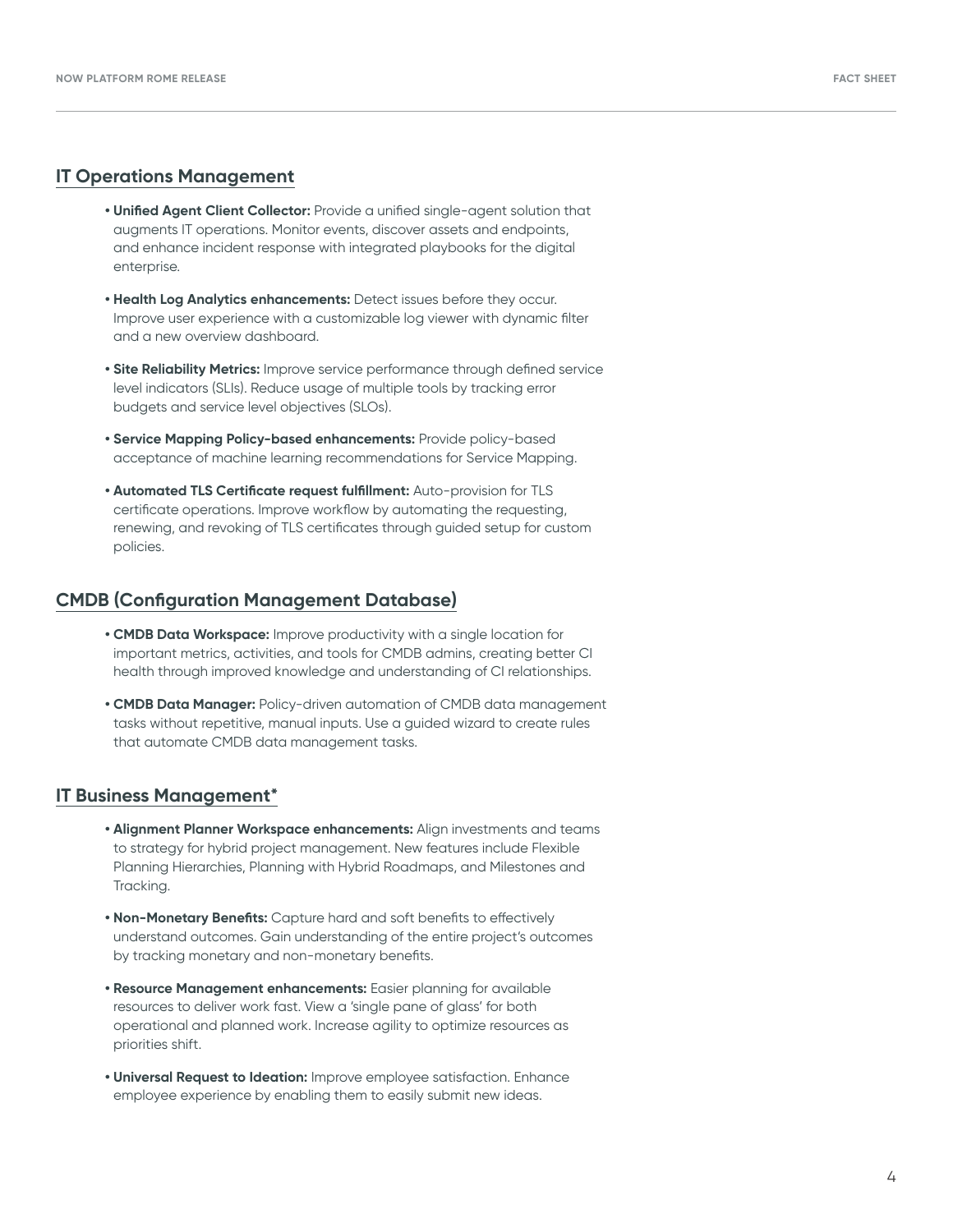#### **ServiceNow DevOps\***

- **Enhancements to integrations:** Integrate SonarQube with ServiceNow DevOps and configure SonarQube scans on Jenkins pipelines. An open data model includes code analysis and security scanning results, enabling the quick addition of custom integrations.
- **Microsoft Azure integrations enhancements:** Deeper pipeline support to simplify management of Azure DevOps. Avoid changing pipelines to connect to ServiceNow through parallel stage support.
- **DevOps change process enhancements:** Add more sophistication to automated change control. Provide a reason back to the Jenkins pipeline when a change is rejected or canceled.

## **IT WORKFLOWS - Proactively Manage Security, Risk, and Cost**

#### **Security Operations\***

#### **Security Incident Response**

- **Microsoft Azure Sentinel Incident Ingestion integration:** Automate security incident creation from Microsoft Cloud SIEM. Automate mapping of Azure Sentinel incidents to Security Incident Response fields.
- **Zscaler integration for Security Incident Response:** Cloud security threat intelligence accelerates incident response. Enables rapid triage and threat investigation with Threat Look-up and Sandbox Reports.

#### **Vulnerability Response**

- **Application Vulnerability Response enhancements:** Centralized visibility into vulnerability exposure across applications and infrastructure. Improve collaboration between Security and Development organizations for fast remediation.
- **Microsoft Threat and Vulnerability Management (TVM) integration:**  Orchestrate response to Microsoft TVM. Reduces time to identify owners in large environments. Leverages standard Vulnerability Response data import and CI reconciliation methods.
- **Tenable for Vulnerability Response integration:** Orchestrate response to Tenable findings. Leverages standard Vulnerability Response data import and CI reconciliation methods.

#### **Integrated Risk Management\***

**• Use case and role-based Workspaces:** New workspaces designed for 360-degree visibility by role. Perform day-to-day activities more easily with issues, tasks, and quick links all in one workspace.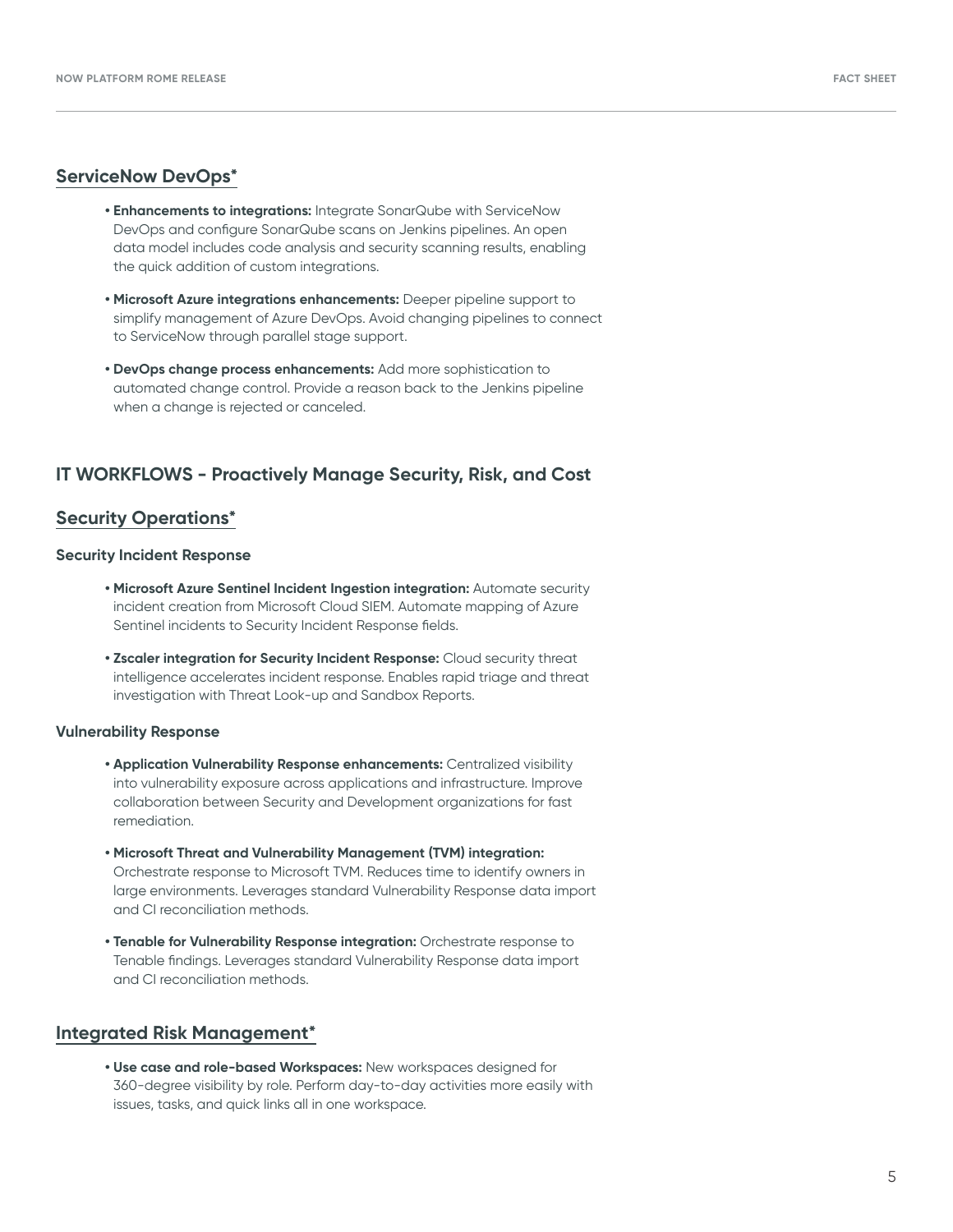- **Privacy Management:** Manage privacy risk and compliance in real-time. Centrally maintain regulations, discover where sensitive data is stored, continuously monitor for compliance, drive smart automation, and make the best decisions to build trust.
- **Business Continuity Management enhancements:** Plan, exercise, and recover from business disruptions. Crisis Map allows you to track disaster events around the world. Crisis Management integration with Everbridge Notifications enables communications before, during, and after crisis events.

## **IT Asset Management**

#### **Software Asset Management (SAM)**

- **Software Asset Manager Workspace:** Provide recommended activities, alerts, and actionable insights. Consolidate multiple dashboards into a better workspace for day-to-day asset activities while delivering more meaningful and contextual analytics and KPIs.
- **Oracle Updates BYOL & Publisher Pack**: Add more versatility to your Oracle licensing. Determine Oracle DB license compliance and carry your on-prem licenses over to the cloud.
- **Software Asset Management Playbooks:** A step-by-step success playbook for accurate license entitlements. Increase usability and efficiency through playbook workflows – creating entitlements.

#### **Cloud Insights**

- **Cloud Insights Budgeting:** Proactively monitor cloud spend by creating budgets. Create flexible budgets based on tag values.
- **Tag Categories:** Normalize tags in your environment to classify cloud resources and simplify cloud cost reporting. Organize and report on billings from cloud providers.

#### **Hardware Asset Management (HAM)**

- **Asset Health Dashboard:** Monitor and act on key metrics for asset discovery, health, and retirement. Receive recommended actions, alerts, and insights based on asset health and interactive location tracking.
- **Return Merchandise Authorization (RMA):** Support return merchandise authorization workflows. Complete RMA tasks – warranty repairs or warranty replacements. Automatically update asset records affected by RMA tasks.
- **Asset Reservations:** Allows users to reserve temporary assets, tracks stages of fulfillment, and helps predict stock levels.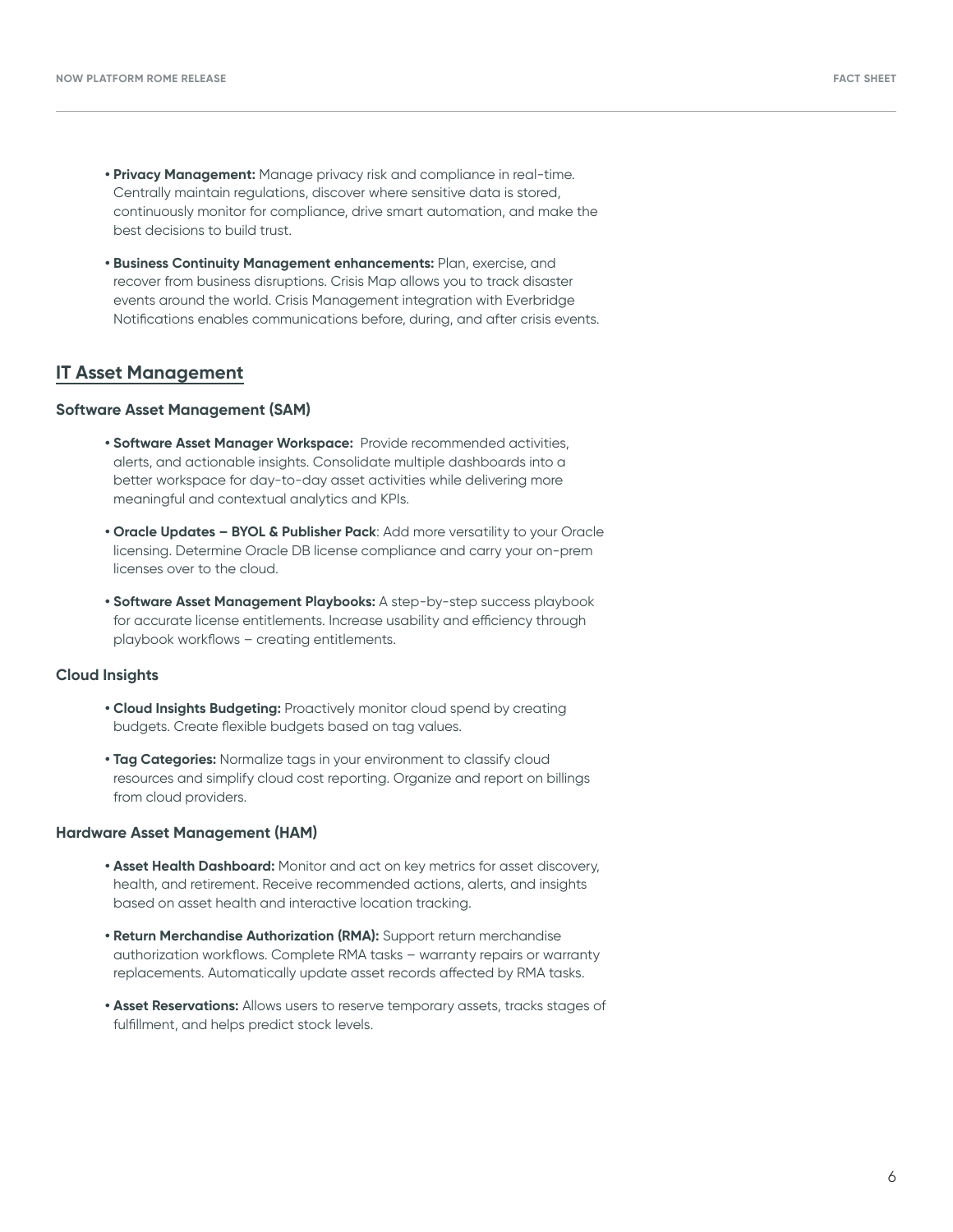## **CUSTOMER WORKFLOWS - Connect your customer operations to boost loyalty**

#### **Customer Service Management**

- **Messaging Service:** Simplify messaging setup by purchasing third-party messaging services directly from ServiceNow. Purchase a fixed value of messaging credits at favorable pre-negotiated rates.
- **Playbooks: Focused layout:** Resolve issues fast with a focused playbook experience. Enable agents to focus on the current task while viewing the full process lifecycle. Display dynamic, contextual data relevant to the current process step.
- **Guided Decisions: Next Best Actions**: Recommend prioritized next best actions to resolve issues fast. Dynamically rank next best actions based on frequency and priority. Quickly deploy guidance via configuration.
- **Customer Data Models for B2B2C:** Support complex business models by easily configuring multi-level B2B2C customer relationships. Enable partners and contacts to create cases for end-consumers.
- **Conversation Autopilot:** Improve agent efficiency by delegating common tasks. Temporarily transfer control of chat to the Virtual Agent. Monitor chatbot conversations and take back control if needed.
- **Rich Messaging enhancements:** Improve customer experiences on their preferred channels. Book, reschedule, and cancel appointments via Virtual Agent on portal or Engagement Messenger. Enable system-initiated conversations on Facebook Messenger, and system and agent-initiated conversations on WhatsApp and LINE.
- **Workforce Optimization enhancements:** Help ensure schedule compliance and manage demand forecast. Use schedule adherence to help ensure compliance with set schedules. Visualize historical and forecast data, and manually adjust demand forecasts and select algorithms.

#### **Field Service Management**

- **Field Service Crew Operations:** Manage and assign tasks to crews made up of multiple technicians to support complex work orders. Optimize task assignment and improve dispatcher productivity.
- **Intelligent Task Recommendations:** Maximize the number of tasks a technician can complete per day by reducing gaps in their schedule. Allow technicians to request additional work from the mobile app.
- **Dispatcher Workspace enhancements:** Optimize technician routes to reduce travel time and maximize productive time. Schedule fieldwork based on access hours and improve first-time fix rate.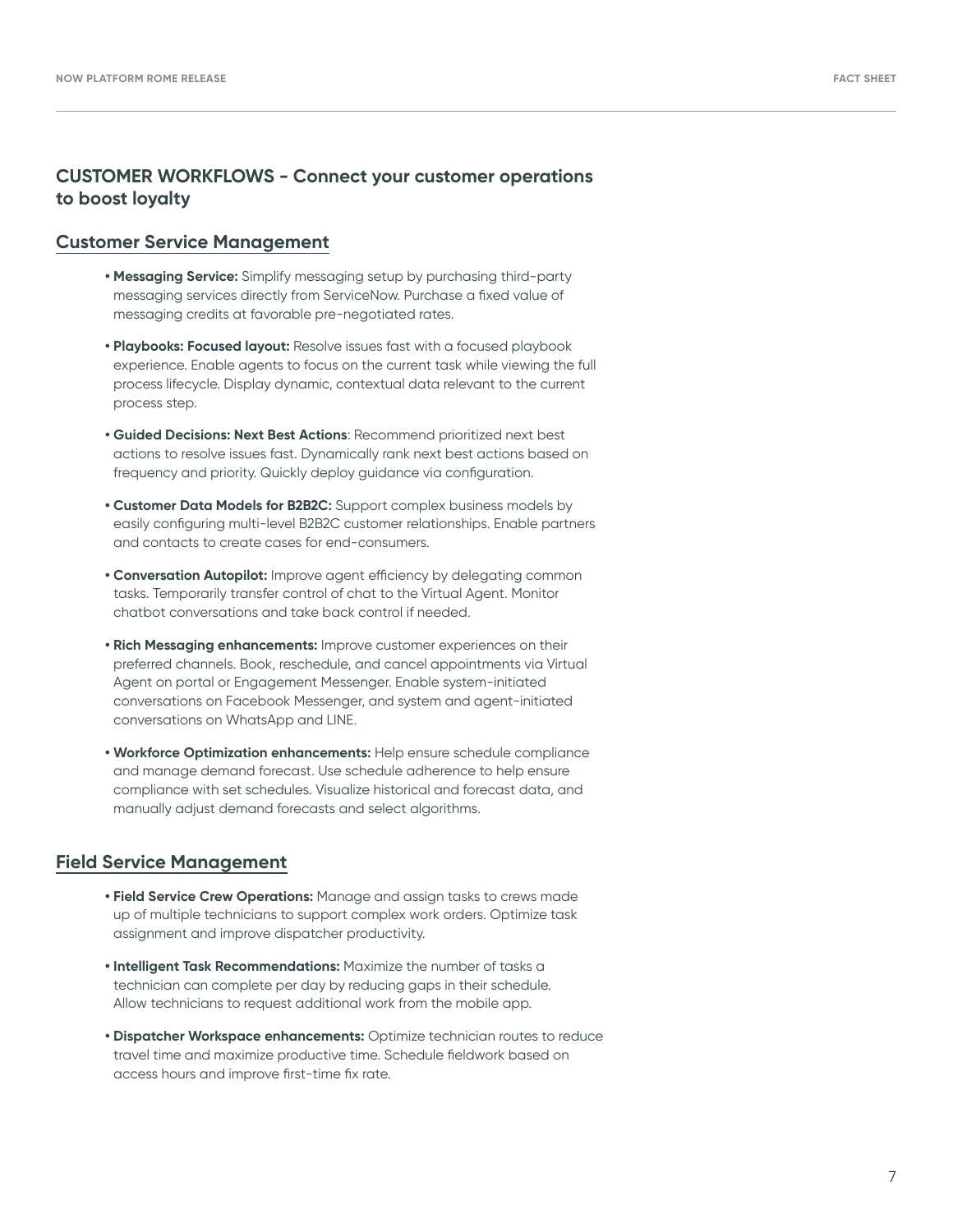**• Mobile Timesheets:** Allow technicians to record and submit time entries right from their mobile app. Simplify timesheet management and reduce administrative burden.

## **Connected Operations\***

- **Historical Asset Performance Analysis:** Visualize a history of your equipment data to detect trends, perform root cause analyses, and react quickly and proactively. Perform proactive maintenance to increase asset uptime, reduce truck rolls and increase customer satisfaction.
- **Time-based rules:** This new rule type enables fast issue detection and response. Apply aggregate functions (e.g., average, max, min) against IoT device readings received over a period of time for more precise monitoring and detection of trends. Trigger automated remediation workflows to respond quickly.
- **Device connectivity monitoring:** Help ensure your IoT devices report as expected to help reduce risk and maintain a complete audit trail. Monitor for missed communications to increase reliability of your IoT data.
- **Scaling device data ingestion:** Bring together siloed data from IoT devices so you can monitor your infrastructure across locations. Ingest up to 5x more messages per second and supports up to 100k devices per IoT Bridge.

## **EMPLOYEE WORKFLOWS - Create Connected & Engaging Experiences for Your Employees**

## **HR Service Delivery**

- **Employee Journey Management:** Support managers with templated employee journeys, workflows, and interactions that can be personalized to deliver a more meaningful and connected experience. Measure employee sentiment in the moment and deliver employee-centric learning experiences in the flow of work.
- **Employee Center\*\*:** Provide a multi-departmental service portal that delivers connected and meaningful experiences across HR, IT, Workplace Services, Legal, and Procurement. Deliver omni-channel self-service and curated content experiences to enhance the employee experience from anywhere.
- **Support the Hybrid Workforce:** Empower employees to submit requests, take action on notifications, and chat with virtual agents, while boosting agent efficiency and enabling them to effectively collaborate and complete tasks – all within Microsoft Teams. Allow HR to initiate Microsoft Teams conversations from within ServiceNow to support employee requests.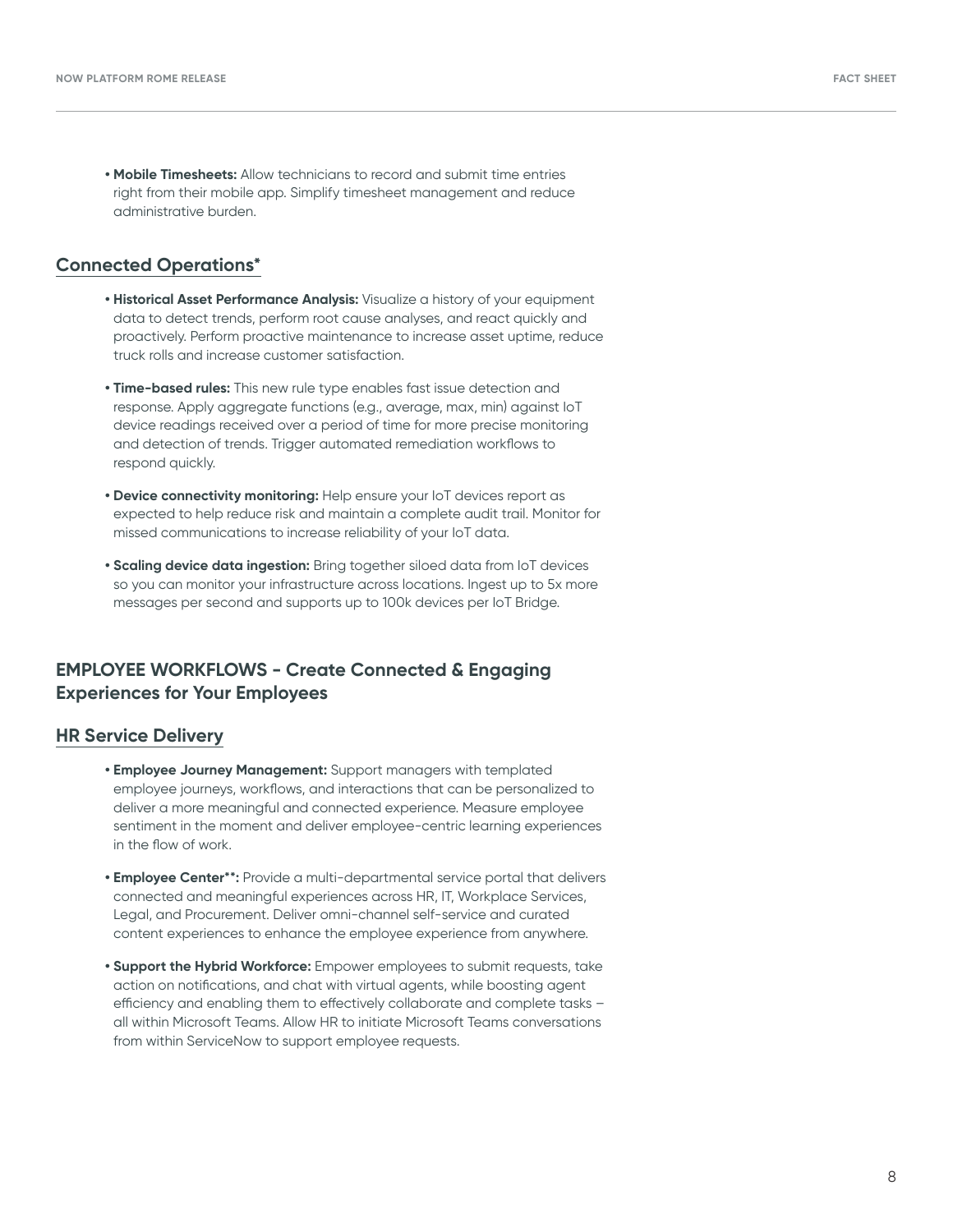#### **FACT SHEET**

## **Legal Service Delivery\***

- **Simple Contracts enhancements:** Streamline contract review process and storage. New contract storage providers are available including Microsoft OneDrive and Google Drive.
- **Employee Center\*\*:** Offer a single-entry point for employees to self-service across Legal, IT, HR & Workplace. Improve legal efficiencies by deflecting repetitive questions.
- **Ad-Hoc Approvals:** Get approvals on the fly. Assign approvals for Legal Requests, Matters, Artifacts or Attachments.

## **Workplace Service Delivery\***

- **Workplace Space Management:** Better design and manage spaces. Improve visibility into space utilization to optimize real estate spend.
- **Workplace Reservation Management enhancements:** Enable self-service reservations. Introduce a native mobile experience to manage and create reservations.
- **Workplace Space Mapping enhancements:** Seamlessly navigate the workspace. Ability to search for rooms and employee location using floor maps.
- **Employee Center\*\*:** Offer a single-entry point for employees to self-service across Legal, IT, HR & Workplace. Improve legal efficiencies by deflecting repetitive questions.

## **Procurement Service Management\***

- **Procurement with Project Management:** Simplify spend management for projects. Automated sourcing and purchase requests associated with projects.
- **Procurement for Field Service Management:** Connect field service teams with procurement for simplified buying. Fulfill work orders fast when purchasing parts from non-catalog vendors.
- **Purchasing product bundles:** Buy product bundles fast and realize savings. Simplify item bundling from the product catalog while shopping.
- **Employee Center\*\*:** Deliver connected enterprise service experiences. Save time and effort accessing cross-departmental services, information, and tasks from a single place.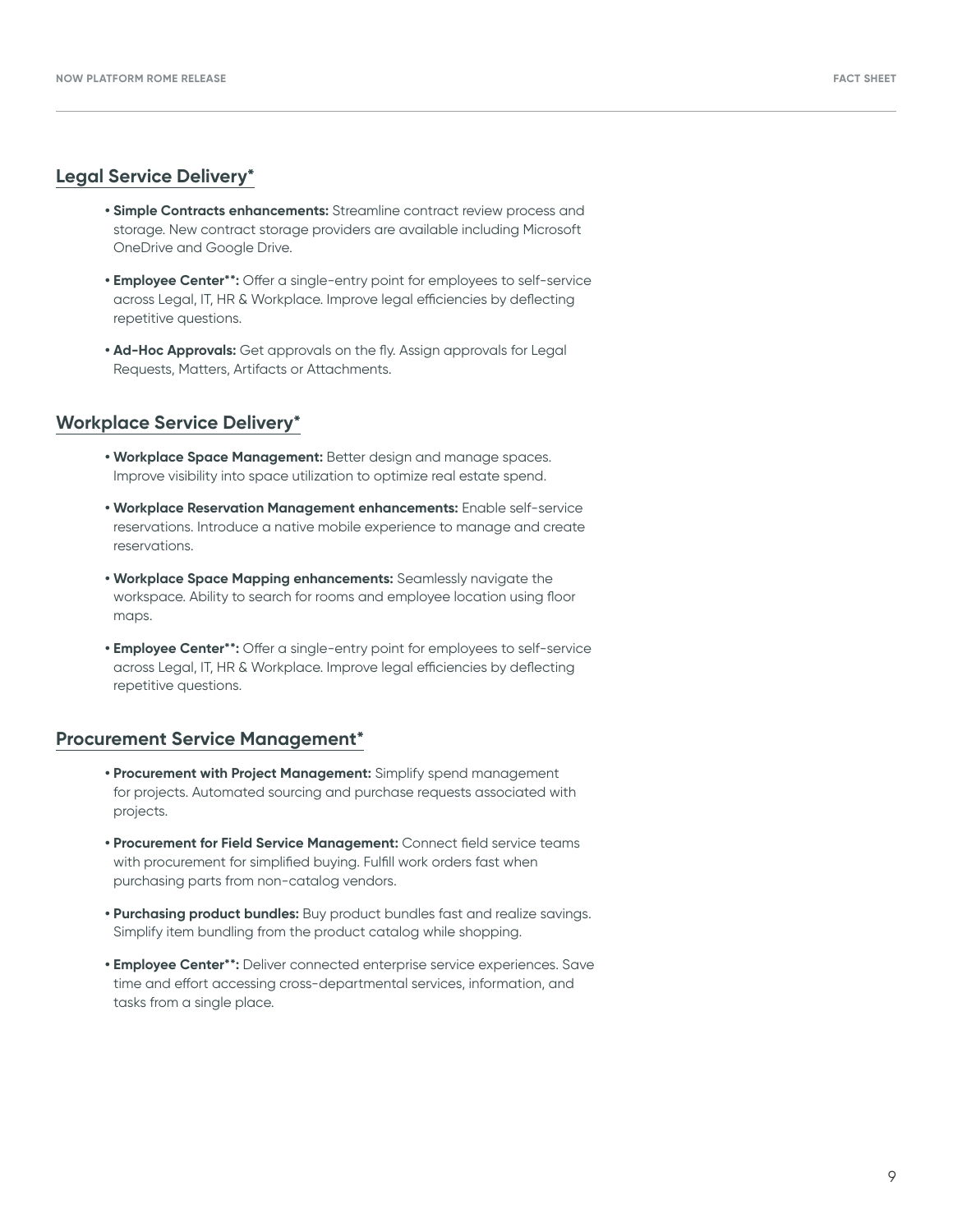## **NOW PLATFORM – The Platform for Digital Business**

#### **Now Intelligence**

- **Automation Discovery:** Identify automation opportunities where ServiceNow applications, such as Virtual Agent, Auto-Routing, and Agent Assist, can be applied. Turn on automation solutions from ServiceNow and increase deflection while lowering MTTR.
- **Virtual Agent enhancements:** Transform user engagement and simplify developer experiences with features including Asynchronous Chat, Virtual Agent Designer, and Conversational Analytics.
- **AI Search enhancements:** Great accuracy and relevancy for an enhanced user experience. Search external content securely, driving a cohesive experience for customers looking for a unified portal solution.
- **NLU Workbench enhancements:** Multilingual Model Management delivers an enhanced workbench experience with multiple ways of translating a model from primary language to secondary language for greater flexibility.

## **Mobile**

- **Mobile App Builder:** Rapidly build and configure mobile apps. Simplify mobile configuration and increase developer productivity with a single intuitive interface.
- **Mobile B2C enhancements:** Unlock new mobile users and use cases with external user support and mobile publishing, and build custom apps with Mobile SDK beta.
- **Mobile Experience enhancements:** Create engaging everyday experiences with native functionality. Includes new features such as Asset Reservation, Universal Linking, and Mobile Onboarding Consolidation.

## **Now Platform Security**

- **Platform Security enhancements:** Increase protection of data with multifactor authentication and data export metrics for visibility on unauthorized table exports.
- **Platform Encryption enhancements:** Comply with data protection requirements and encrypt data without impacting workflow functionality data.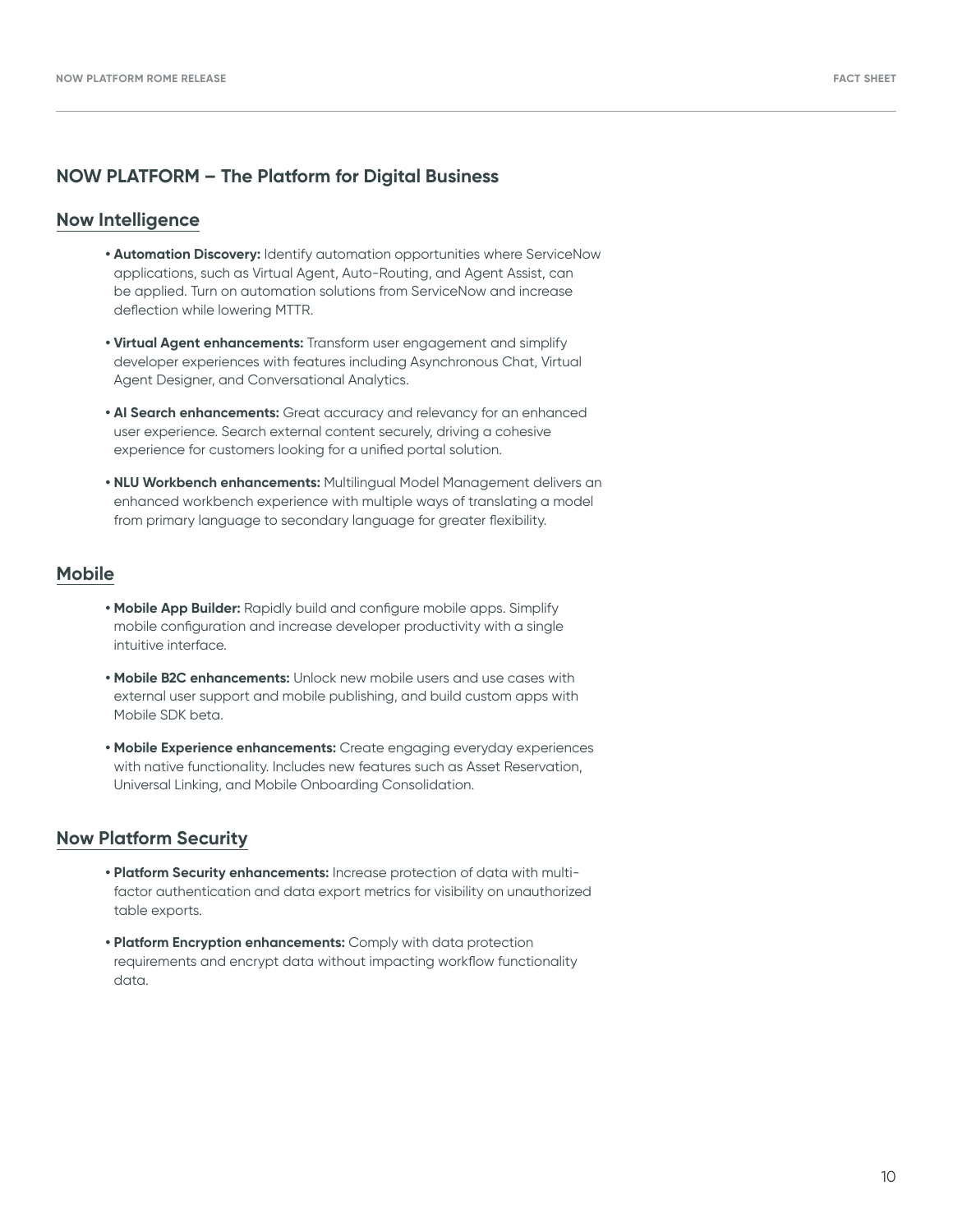## **Now Platform Foundation and Upgrades**

- **Employee Center\*\*:** Deliver unified enterprise service experiences to employees. Increase self-service with a standard, out-of-the-box portal for service delivery.
- **Automated Test Framework enhancements:** Reduce upgrade time by automating upgrade testing capabilities. Uses headless testing, new quick start tests and screenshot quality enhancements.
- **Upgrade enhancements:** Use the Upgrade Center to explore and preview release versions to get insights into how an upgrade will impact current configurations. Instance Scan helps set up reactive scans to run automatically on execution tracker failure.

## **INDUSTRIES**

#### **Financial Services Operations\***

- **Client / Business Lifecyle Operations:** Speedup onboarding and time to value, while improving compliance. Collect the correct information and documentation the first time to help avoid unnecessary customer friction.
- **Treasury Services Operations:** Realize value from cross-sales more quickly. Replace onboarding paperwork with secure, compliant, routable digital forms and playbooks.
- **Complaint Management:** Prioritize and resolve complaints quickly – with a clear audit trail. Resolve complaints in a consistent, controlled, and auditable way.

#### **Manufacturing\***

#### **Operational Technology Management**

- **OT Foundation:** Combines data from multiple sources to build a solid data foundation of OT environments. Utilize the Purdue Model to define the different levels of critical infrastructure used in production lines.
- **OT Visibility:** Gain a contextual view of OT assets, dependencies, and relationships. Create a visual map of production processes and dependencies related to discovered OT assets.
- **OT Vulnerability Response and OT Service Management\*\*\*:** Connect your OT to production processes and digital workflows.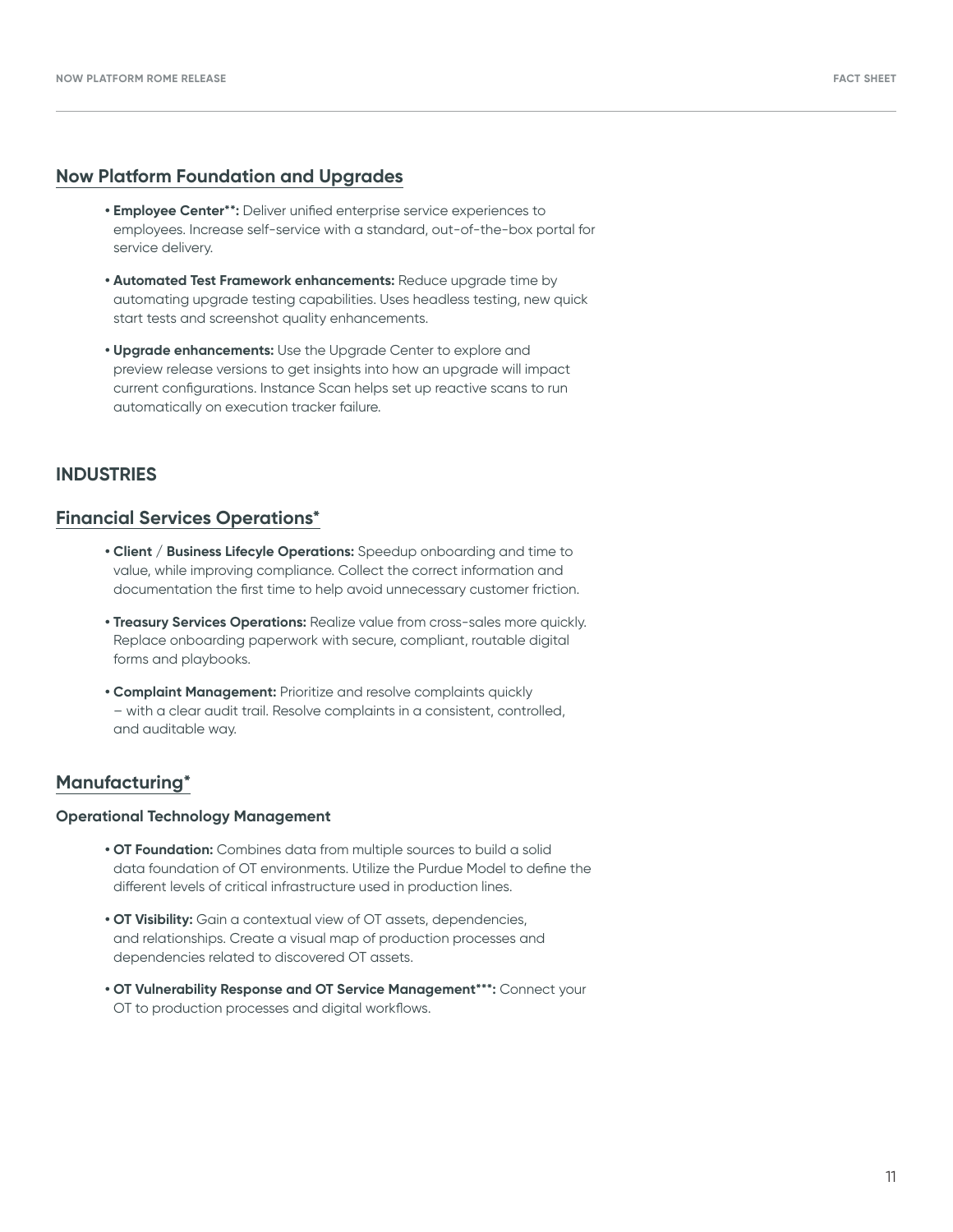#### **Manufacturing Connected Workforce**

- **Manufacturing Foundation:** Build a complete digital footprint and help ensure compliance. Create a visual map of production processes, systems, and dependencies.
- **App Engine for Manufacturing Foundation:** Use App Engine to build and deploy tools for manufacturing processes. Digitize standard processes to support mobile collaboration, extended troubleshooting, problem-solving, and situational decision-making in real-time.

#### **Telecom\***

#### **Order Management for Telecommunications**

- **In-flight Change Orders:** Reduce manual tasks and improve productivity with in-flight order changes.
- **Service Order Management:** Improve interoperability across customer order management (COM) and service order management (SOM) layers with standards-based integrations.
- **Order Fallout:** Improve customer lifetime value with automated dependencies, alerts, and handoffs that reduce order fallout.
- **Order Capture:** Capture new customer or service orders via any channel and create orders for multiple order line items.

#### **Telecommunications Service Management\***

- **Process Optimization for Telecommunications:** Data-driven approach to process optimization that delivers insights to drive improved efficiency in the overall ordering process.
- **Trouble Ticket Open API:** Improve interoperability and reduce integration costs using industry standards to interact with existing applications for creating, tracking, and managing trouble tickets.

## **Healthcare and Life Sciences\***

- **Vaccine Administration Management:** Manage Covid-19 and seasonal influenza vaccinations at scale for patients that want them. Encourage prompt vaccinations with appointment managed online.
- **Pre-Visit Management:** Streamline preauthorization and preapproval processes. Increase visibility to unapproved or denied authorizations in advance.
- **Patient Support Services:** Shorten time to therapy. Offer the convenience of digital patient enrollment.